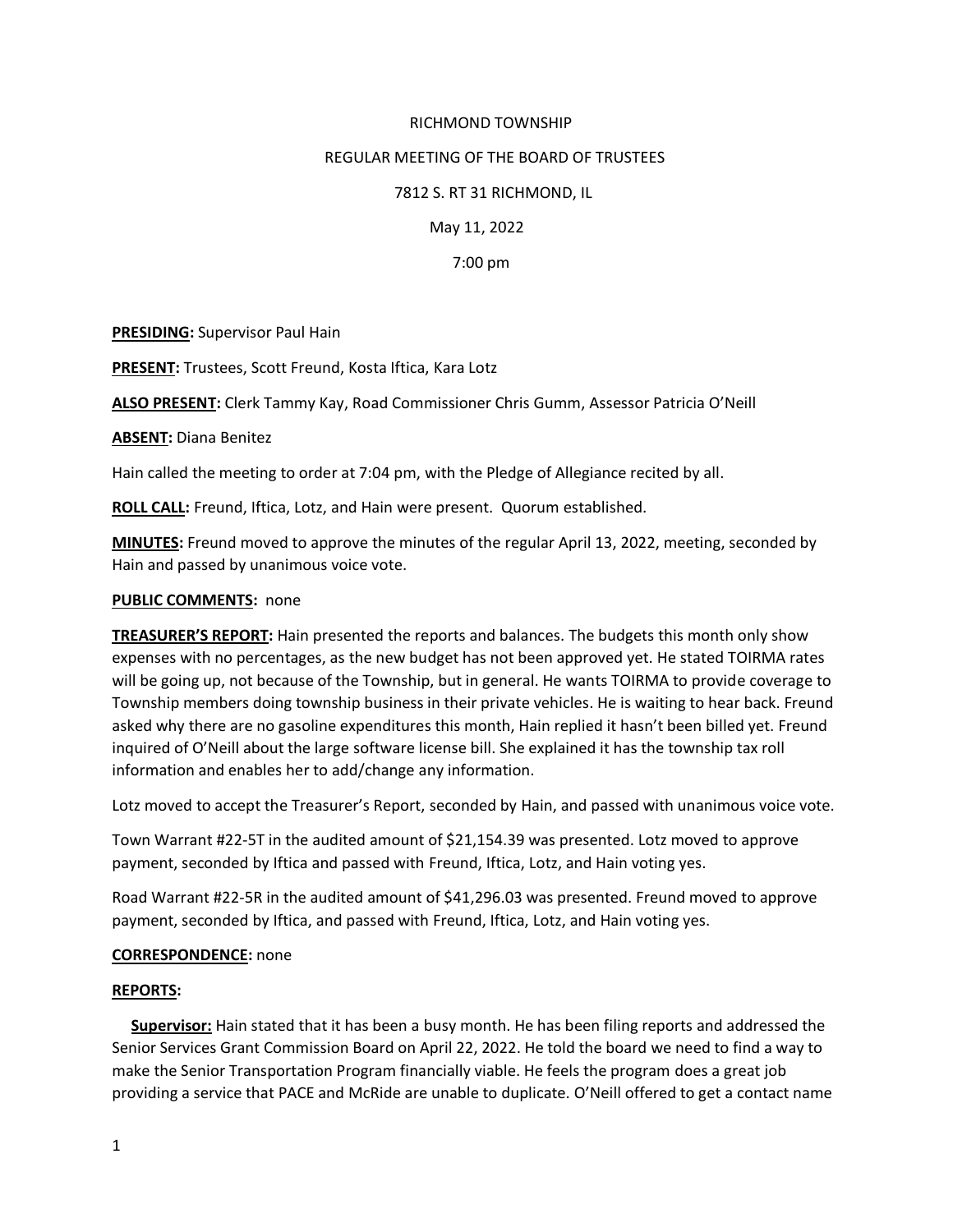for the PACE program. Freund stated we've talked about this for 12 months and we need to move forward. He will happily make phone calls.

 **Road District**: Gumm reported the Lakeview Subdivision prep work has been completed. There have been water shed improvements and tree trimming. The multiyear project is concluding. Positive feedback from homeowners has been received. He stated a hole has been found in the Pioneer Road Bridge. He has met with engineers regarding the bridge condition. A metal plate is in and place and the consensus is it will be closed down to one lane for structural repairs. He anticipates an eventual closure to the bridge as it was built about the same time as the West Solon Bridge and seems to have similar structural concerns. He stated full time employee Dennis Storley will be leaving the Road District effective next Friday. There is a possibility he will be a part time employee for snow removal season. The Road District visited Johnsburg High School. Gumm and several employees spoke with students about jobs and showed them equipment in the Road District. He hopes to participate in an apprentice program the high school is trying to form.

 **Assessor**: O'Neill explained the PAMS computer program is software designed to assist in appraisals and assessments. She stated she has hired 5 summer employees at an hourly wage of \$16. Tuesday she will meet with the McHenry County Supervisor of Assessors to visit businesses in the township. She stated Blackhawk Bank is closing August 1, the Richmond Hunt Club property is back on the market and the Andres property is still for sale.

**Clerk:** Kay gave a big thank you for the security window that Scott Freund ordered and installed.

 **Trustees:** Freund asked about the trustee interview process. Hain asked each member of the board to submit a question for the interview session to him. He stated there are 7 people interested in the position. Gumm mentioned that HB 4251 has been signed by the Governor becoming Public Act 102.0728 which provides that any purchase by a township for services, materials, equipment, or supplies more than \$30,000.00 (rather than \$20,000.00) is subject to the bidding process.

 **Senior Transportation:** Hain stated he went to the Senior Transportation Grant Commission meeting on April 22 to refresh the committee's memory about the referendum that was passed in the county allowing a tax increase for senior transportation funding. He explained to the commission that they have dropped the amount of funding for Richmond Township's program. The larger organizations are getting more funding and local organizations are getting less and eventually the funding will go away completely. Hain stated if we are headed in the direction of another \$40,000.00 deficit, we will need to discontinue the program. Previous boards chose to subsidize the deficit in the program; however, the township can't afford to keep up the subsidy. Iftica mentioned He has stated it before and will state it again, we need to get sponsorships for the program. Freund stated we pay tax dollars for the grant program and it's not coming back to us. He stated that we've talked about this, and we need to do something. Gumm suggested setting goals for the next 30 days. Before the next meeting Hain will contact State Representative Tom Weber and Freund will contact Steve Reich to explain the funding dilemma. Kay asked if the mechanic at the Road District could do oil changes and maintenance to save funds.